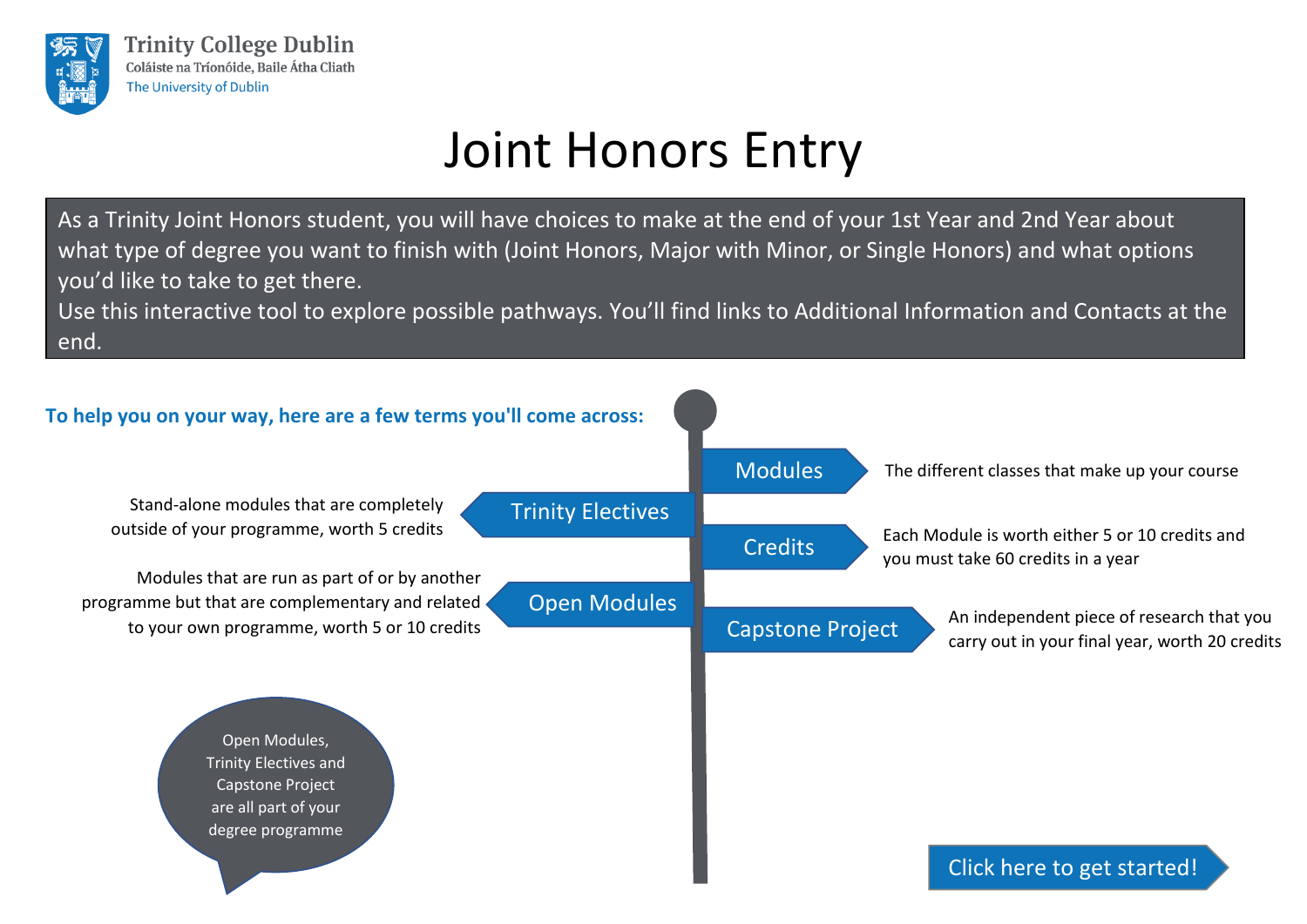### Joint Honors Entry

### Year 1

<span id="page-1-0"></span>You must take modules as prescribed by your Subject 1 [30 credits]

You must take modules as **prescribed by your Subject 2** [30 credits]

[Click for Year 2 options](#page-2-0)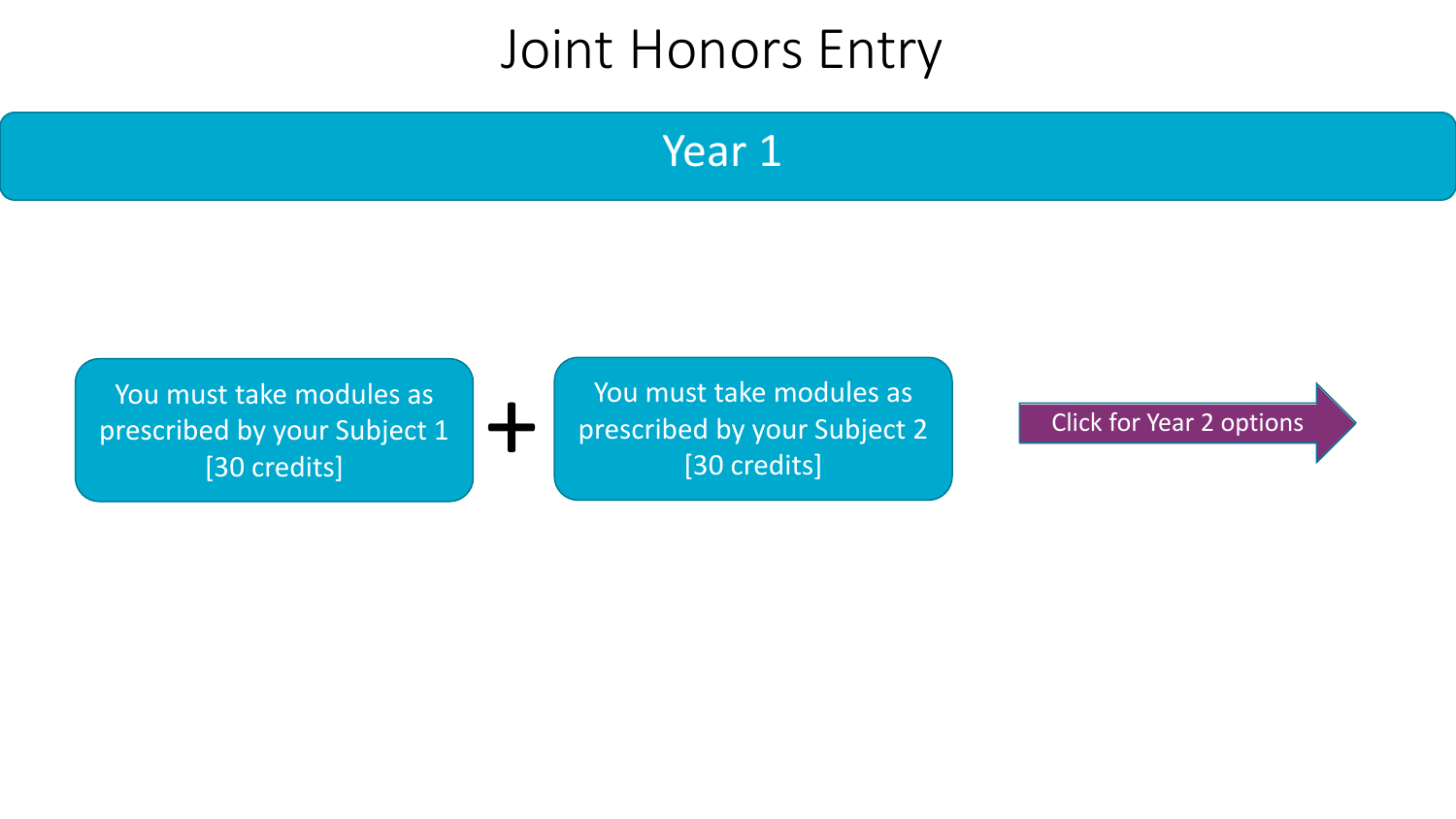# Joint Honors Entry

### Year 2

#### [Choices to be made at the end of Year 1]

<span id="page-2-0"></span>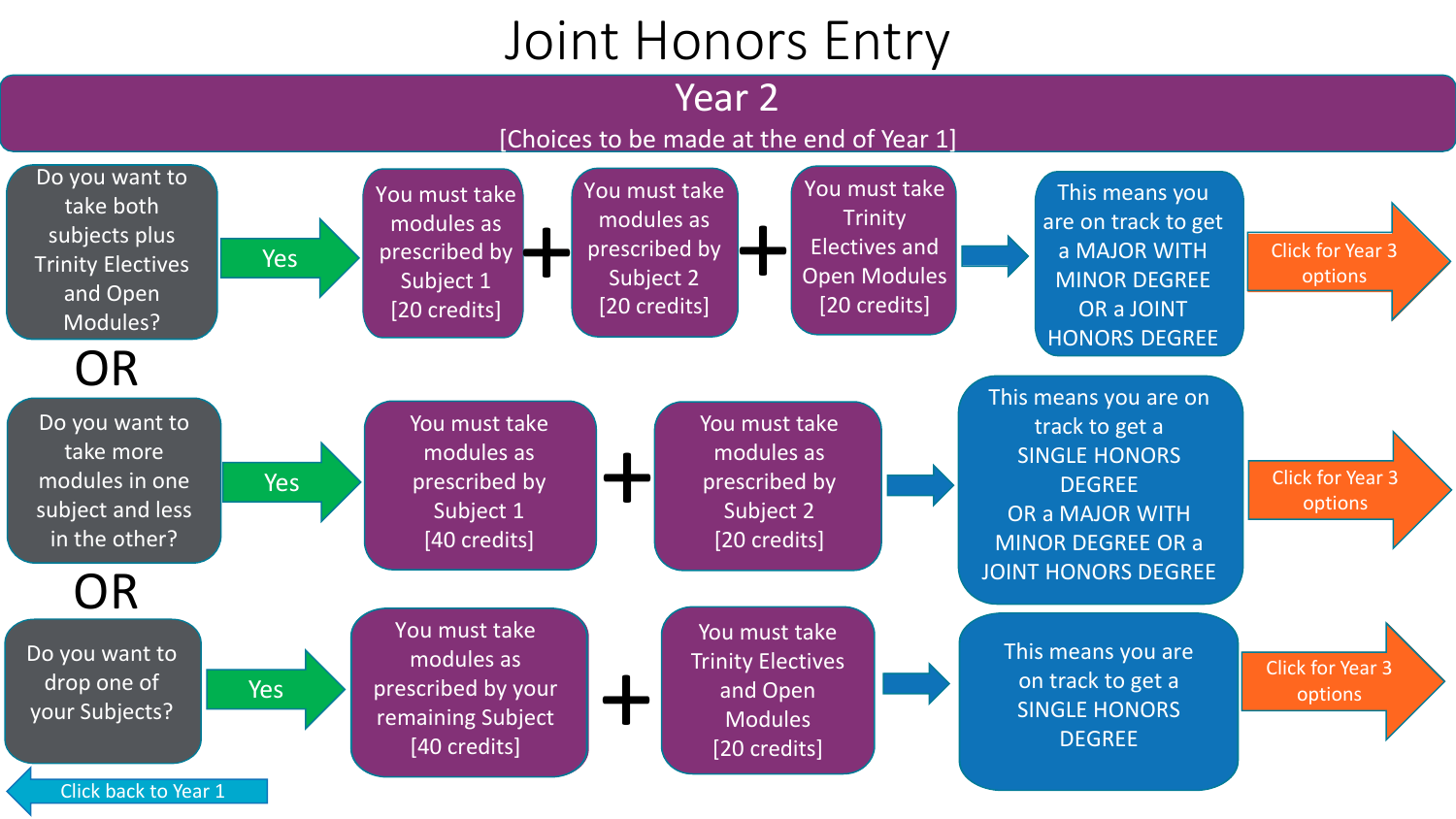Year 3

<span id="page-3-0"></span>

You take Trinity Electives and Open Modules [10 credits] St take modules as a contract the contract of the [Click for Year 4](#page-6-0)<br>[50 credits] The Click for Year 4<br>[50 credits] [10 credits]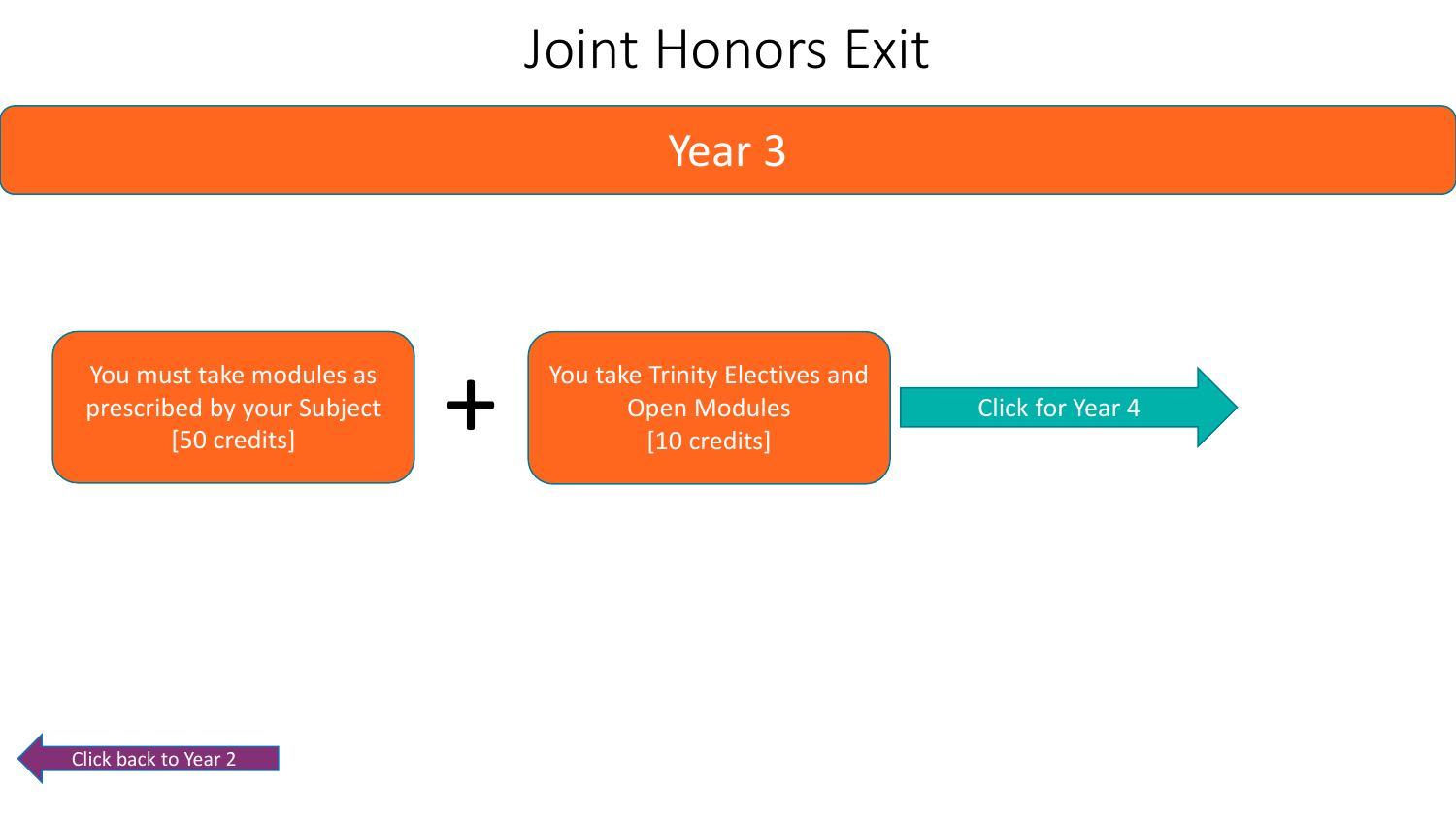### Year 3

#### [Choices to be made at the end of Year 2]

<span id="page-4-0"></span>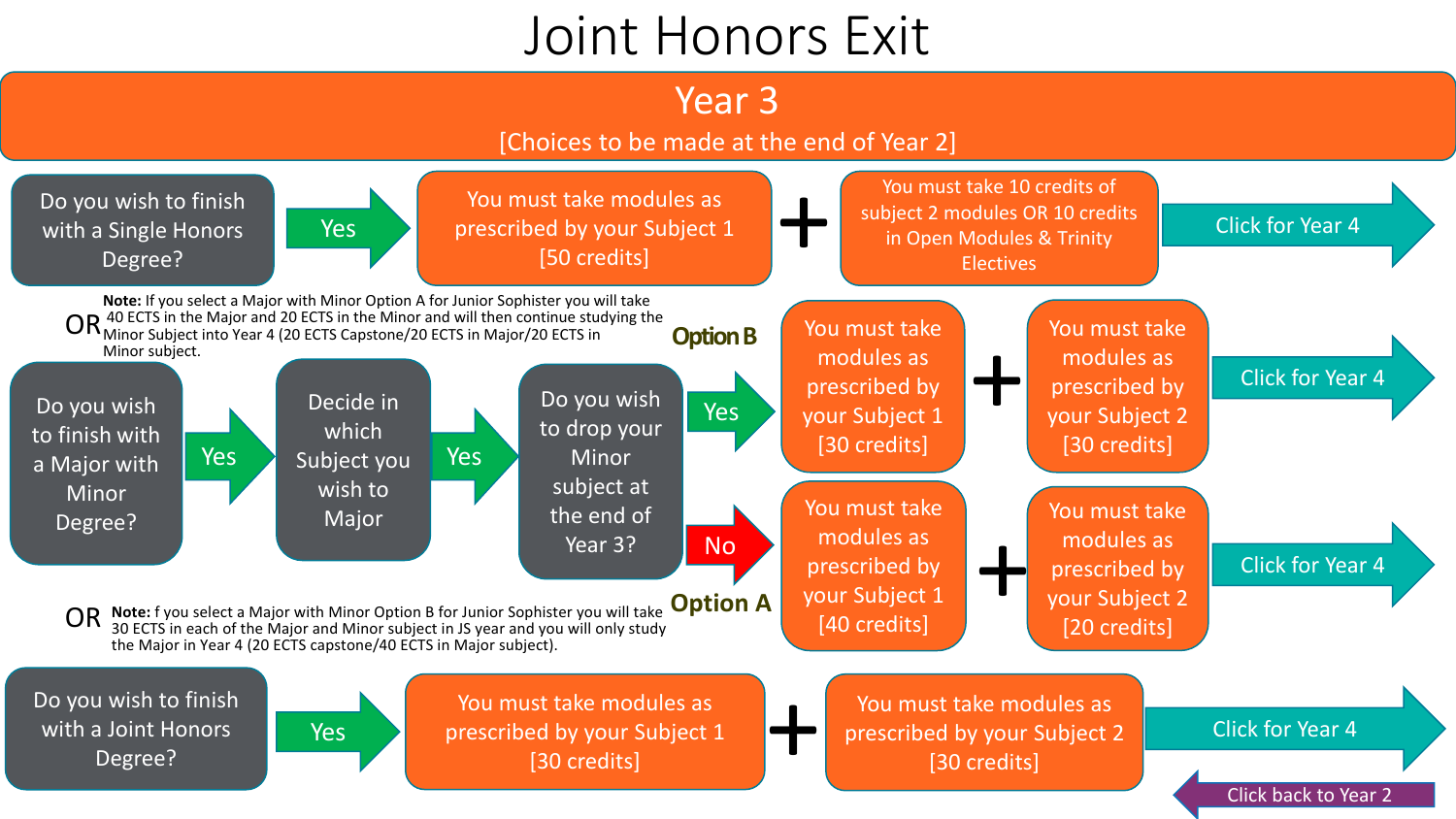Year 3

#### [Choices to be made at the end of Year 2]

<span id="page-5-0"></span>

[Click back to Year 2](#page-2-0)

Note: If you select a Major with Minor Option A for Junior Sophister you will take 40 ECTS in the Major and 20 ECTS in the Minor and will then continue studying the Minor Subject into Year 4 (20 ECTS Capstone/20 ECTS in Major/20 ECTS in Minor subject.If you select a Major with Minor Option B for Junior Sophister you will take 30 ECTS in each of the Major and Minor subject in JS year and you will only study the Major in Year 4 (20 ECTS capstone/40 ECTS in Major subject).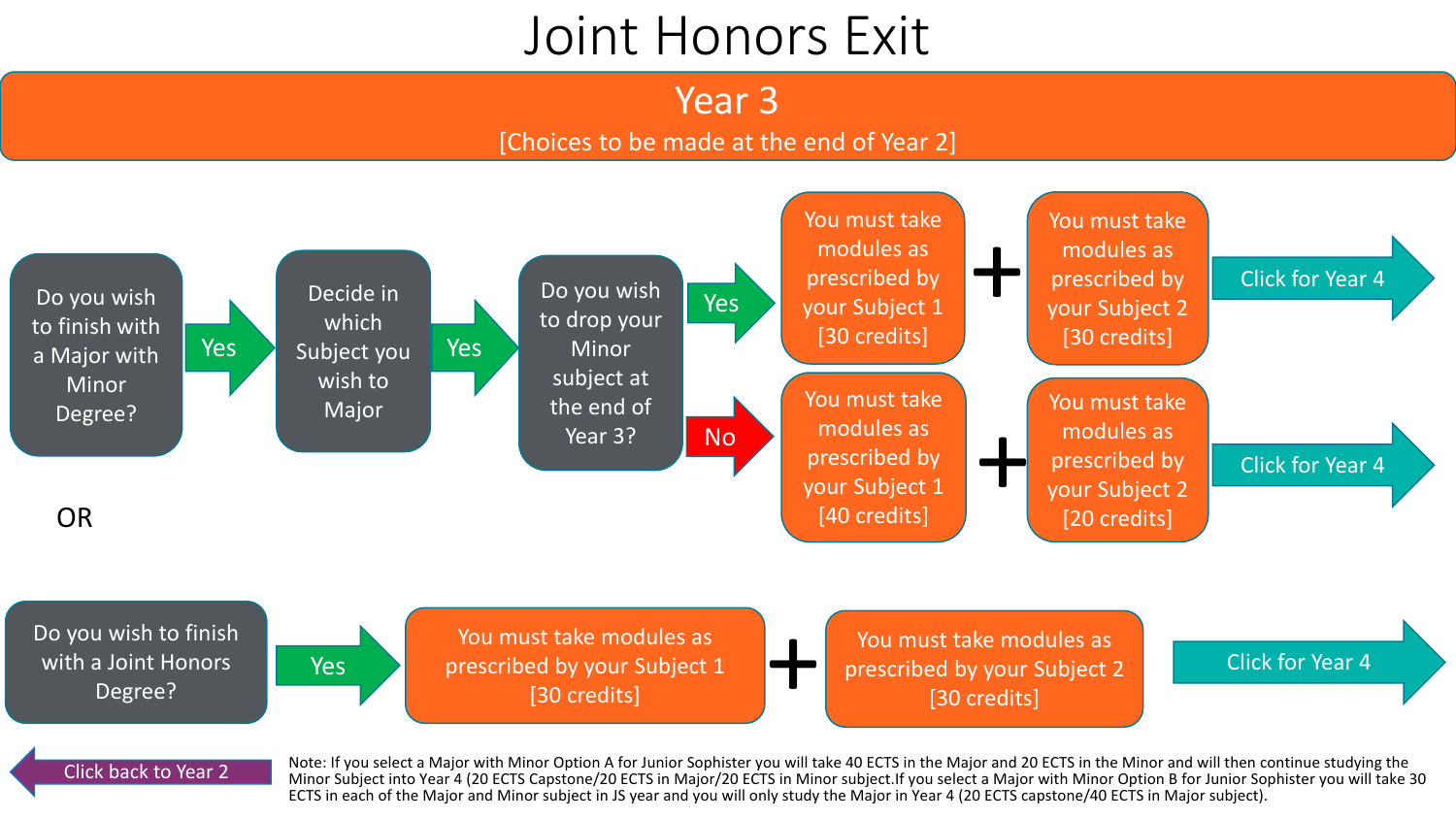Year 4

<span id="page-6-0"></span>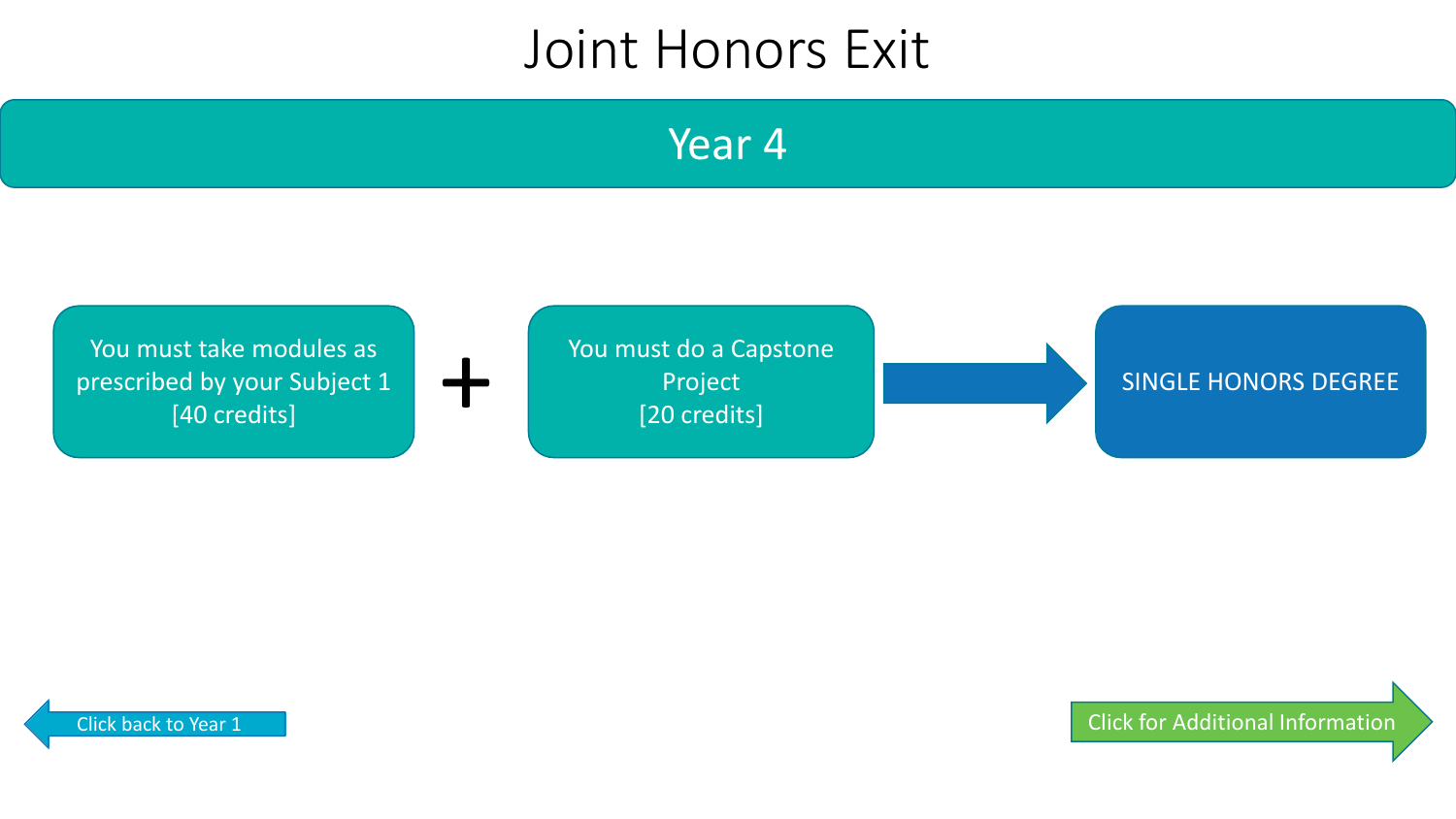Year 4

<span id="page-7-0"></span>

[Click back to Year 1](#page-1-0) [Click for Additional Information](#page-10-0)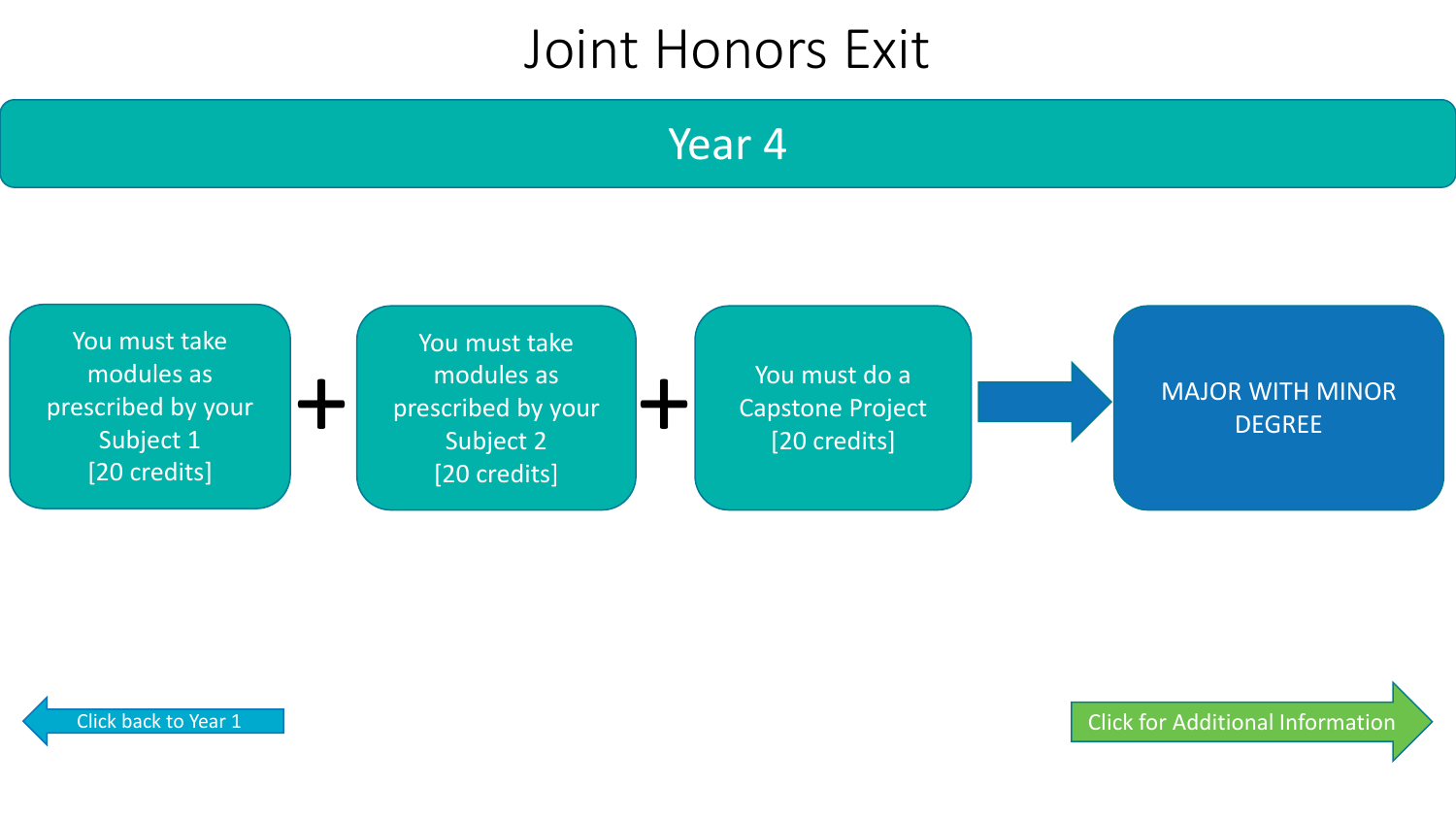Year 4

<span id="page-8-0"></span>

[Click back to Year 1](#page-1-0) [Click for Additional Information](#page-10-0)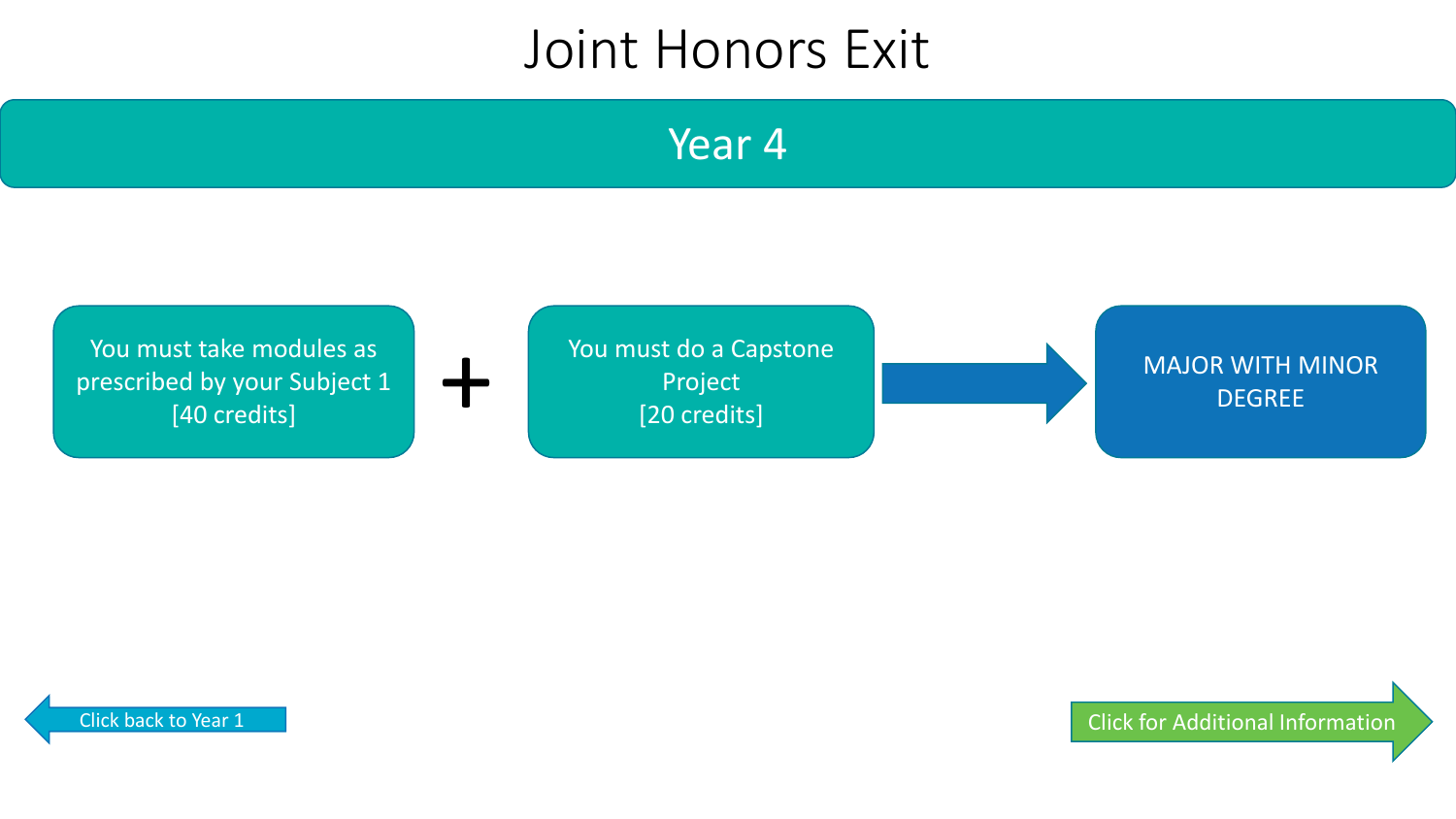Year 4

<span id="page-9-0"></span>

[Click back to Year 1](#page-1-0) [Click for Additional Information](#page-10-0)